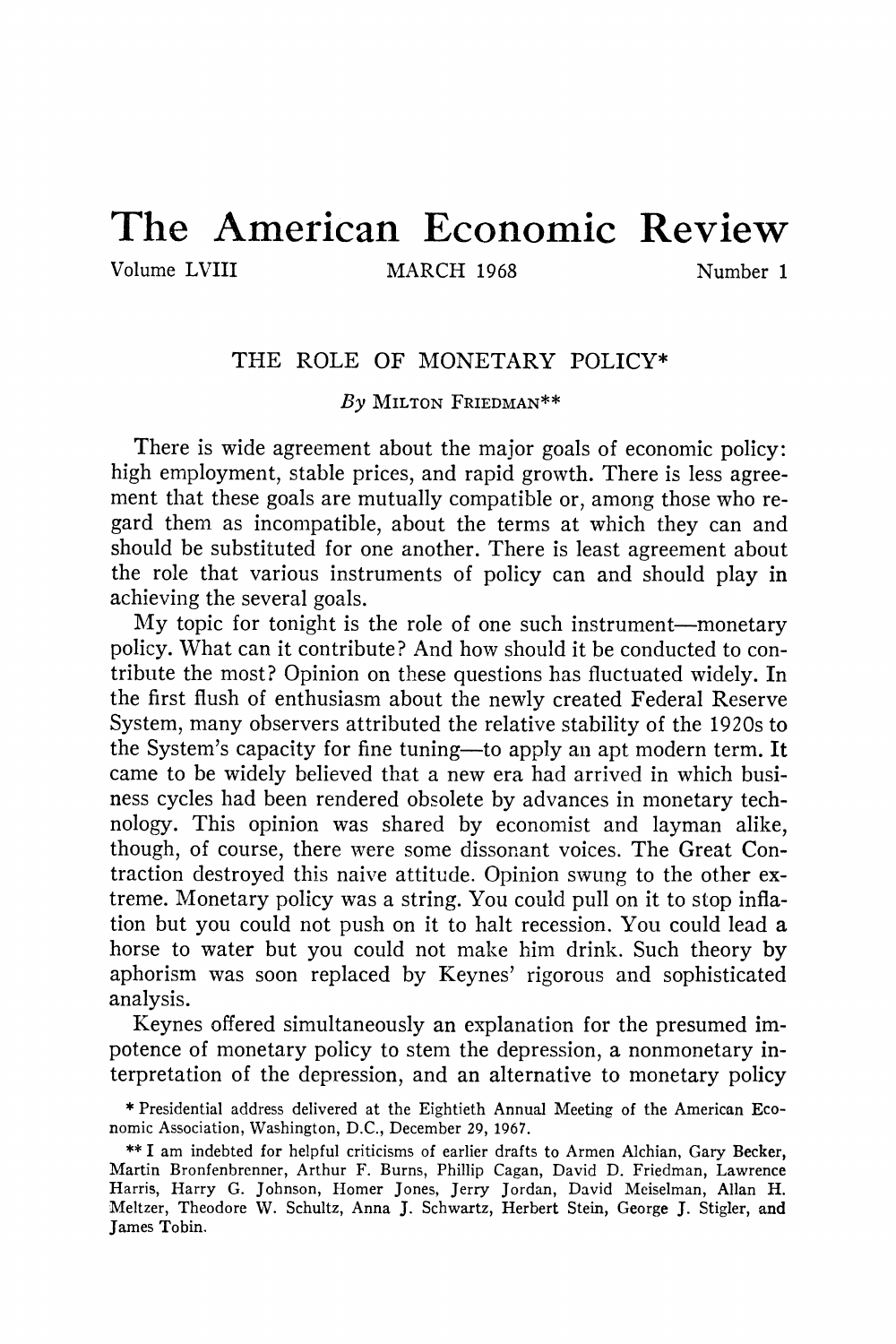**for meeting the depression and his offering was avidly accepted. If liquidity preference is absolute or nearly so-as Keynes believed likely**  in times of heavy unemployment—interest rates cannot be lowered by **monetary measures. If investment and consumption are little affected by interest rates-as Hansen and many of Keynes' other American disciples came to believe-lower interest rates, even if they could be achieved, would do little good. Monetary policy is twice damned. The contraction, set in train, on this view, by a collapse of investment or by a shortage of investment opportunities or by stubborn thriftiness, could not, it was argued, have been stopped by monetary measures. But there was available an alternative-fiscal policy. Government spending could make up for insufficient private investment. Tax reductions could undermine stubborn thriftiness.** 

**The wide acceptance of these views in the economics profession meant that for some two decades monetary policy was believed by all but a few reactionary souls to have been rendered obsolete by new economic knowledge. Money did not matter. Its only role was the minor one of keeping interest rates low, in order to hold down interest payments in the government budget, contribute to the "euthanasia of the rentier," and maybe, stimulate investment a bit to assist government spending in maintaining a high level of aggregate demand.** 

**These views produced a widespread adoption of cheap money policies after the war. And they received a rude shock when these policies failed in country after country, when central bank after central bank was forced to give up the pretense that it could indefinitely keep "the" rate of interest at a low level. In this country, the public denouement came with the Federal Reserve-Treasury Accord in 1951, although the policy of pegging government bond prices was not formally abandoned until 1953. Inflation, stimulated by cheap money policies, not the widely heralded postwar depression, turned out to be the order of the day. The result was the beginning of a revival of belief in the potency of monetary policy.** 

**This revival was strongly fostered among economists by the theoretical developments initiated by Haberler but named for Pigou that pointed out a channel-namely, changes in wealth-whereby changes in the real quantity of money can affect aggregate demand even if they do not alter interest rates. These theoretical developments did not undermine Keynes' argument against the potency of orthodox monetary measures when liquidity preference is absolute since under such circumstances the usual monetary operations involve simply substituting money for other assets without changing total wealth. But they did show how changes in the quantity of money produced in other ways could affect total spending even under such circumstances. And, more**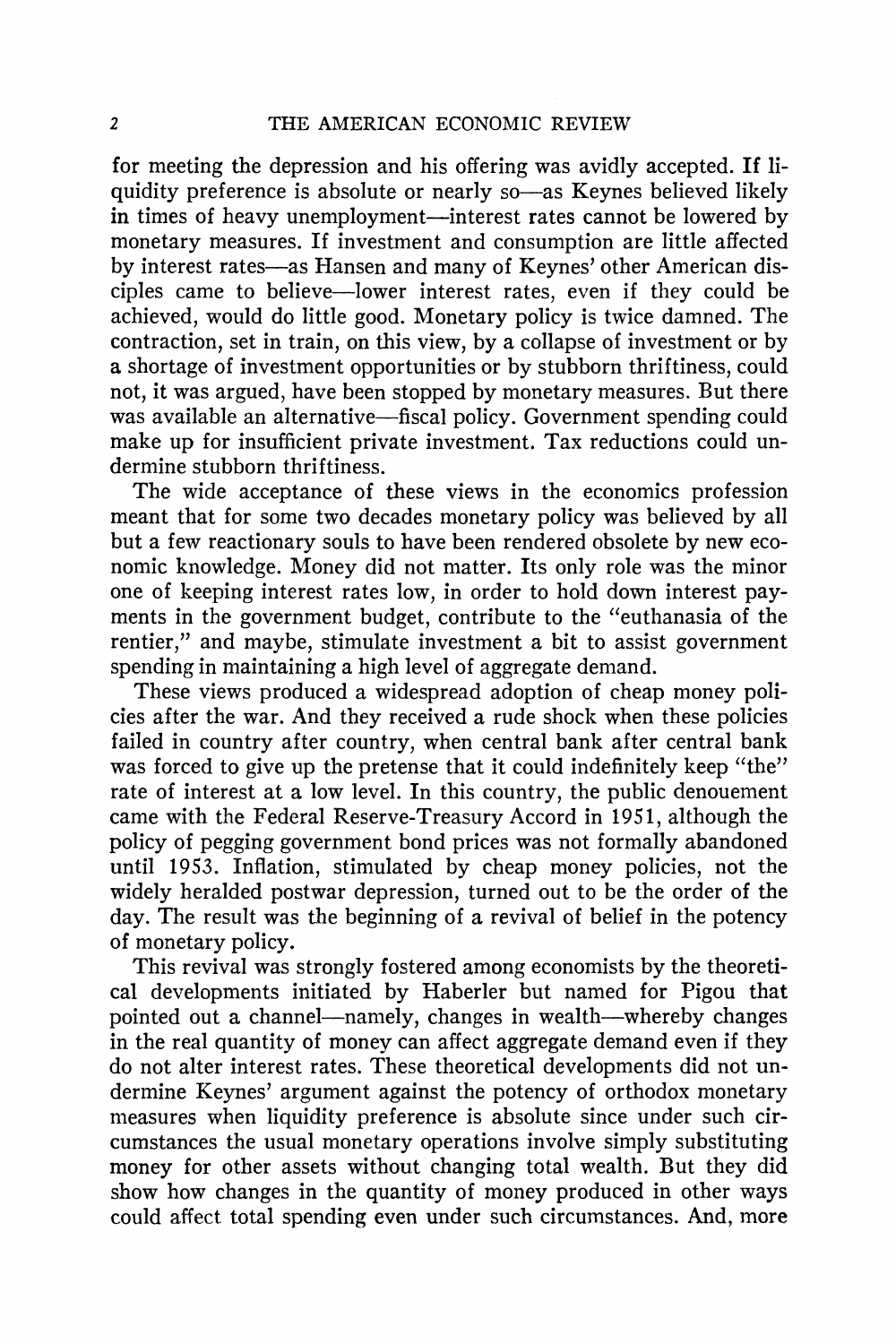**fundamentally, they did undermine Keynes' key theoretical proposition, namely, that even in a world of flexible prices, a position of equilibrium at full employment might not exist. Henceforth, unemployment had again to be explained by rigidities or imperfections, not as the natural outcome of a fully operative market process.** 

**The revival of belief in the potency of monetary policy was fostered also by a re-evaluation of the role money played from 1929 to 1933. Keynes and most other economists of the time believed that the Great Contraction in the United States occurred despite aggressive expansionary policies by the monetary authorities-that they did their best but their best was not good enough.' Recent studies have demonstrated that the facts are precisely the reverse: the U.S. monetary authorities followed highly deflationary policies. The quantity of money in the United States fell by one-third in the course of the contraction. And it**  fell not because there were no willing borrowers—not because the horse **would not drink. It fell because the Federal Reserve System forced or permitted a sharp reduction in the monetary base, because it failed to exercise the responsibilities assigned to it in the Federal Reserve Act to provide liquidity to the banking system. The Great Contraction is tragic testimony to the power of monetary policy-not, as Keynes and so many of his contemporaries believed, evidence of its impotence.** 

**In the United States the revival of belief in the potency of monetary policy was strengthened also by increasing disillusionment with fiscal policy, not so much with its potential to affect aggregate demand as with the practical and political feasibility of so using it. Expenditures turned out to respond sluggishly and with long lags to attempts to adjust them to the course of economic activity, so emphasis shifted to taxes. But here political factors entered with a vengeance to prevent prompt adjustment to presumed need, as has been so graphically illustrated in the months since I wrote the first draft of this talk. "Fine tuning" is a marvelously evocative phrase in this electronic age, but it has little resemblance to what is possible in practice-not, I might add, an unmixed evil.** 

**It is hard to realize how radical has been the change in professional opinion on the role of money. Hardly an economist today accepts views**  that were the common coin some two decades ago. Let me cite a few **examples.** 

**In a talk published in 1945, E. A. Goldenweiser, then Director of the Research Division of the Federal Reserve Board, described the primary objective of monetary policy as being to "maintain the value of Government bonds.... This country" he wrote, "will have to adjust to** 

**'In [2], I have argued that Henry Simons shared this view with Keynes, and that it accounts for the policy changes that he recommended.**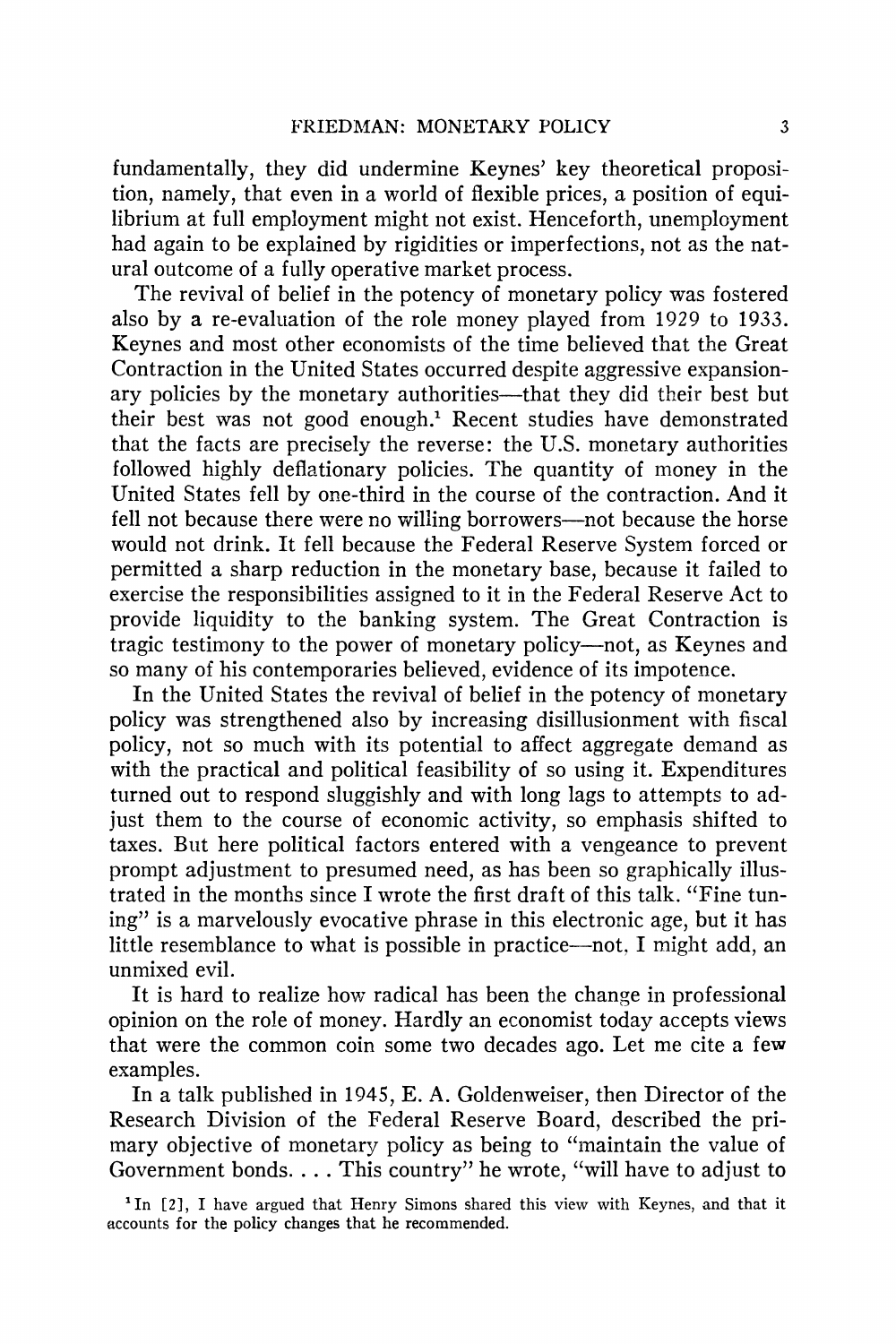**a 212 per cent interest rate as the return on safe, long-time money, because the time has come when returns on pioneering capital can no**  longer be unlimited as they were in the past" [4, p. 117].

**In a book on Financing A merican Prosperity, edited by Paul Homan and Fritz Machlup and published in 1945, Alvin Hansen devotes nine pages of text to the "savings-investment problem" without finding any need to use the words "interest rate" or any close facsimile thereto [5, pp. 218-27]. In his contribution to this volume, Fritz Machlup wrote, "Questions regarding the rate of interest, in particular regarding its variation or its stability, may not be among the most vital problems of the postwar economy, but they are certainly among the perplexing ones" [5, p. 466]. In his contribution, John H. Williams-not only professor at Harvard but also a long-time adviser to the New York**  Federal Reserve Bank-wrote, "I can see no prospect of revival of a **general monetary control in the postwar period" [5, p. 383].** 

**Another of the volumes dealing with postwar policy that appeared at this time, Planning and Paying for Full Employment, was edited by Abba P. Lerner and Frank D. Graham [6] and had contributors of all shades of professional opinion-from Henry Simons and Frank Graham to Abba Lerner and Hans Neisser. Yet Albert Halasi, in his excellent summary of the papers, was able to say, "Our contributors do not discuss the question of money supply. . . . The contributors make no special mention of credit policy to remedy actual depressions.... Inflation ... might be fought more effectively by raising interest rates.... But . . . other anti-inflationary measures . . . are preferable" [6, pp. 23-24]. A Survey of Contemporary Economics, edited by Howard Ellis and published in 1948, was an "official" attempt to codify the state of economic thought of the time. In his contribution, Arthur Smithies wrote, "In the field of compensatory action, I believe fiscal policy must shoulder most of the load. Its chief rival, monetary policy, seems to be disqualified on institutional grounds. This country appears to be committed to something like the present low level of interest rates on a long-term basis**" [1, p. 208].

**These quotations suggest the flavor of professional thought some two decades ago. If you wish to go further in this humbling inquiry, I recommend that you compare the sections on money-when you can find them-in the Principles texts of the early postwar years with the lengthy sections in the current crop even, or especially, when the early and recent Principles are different editions of the same work.** 

**The pendulum has swung far since then, if not all the way to the position of the late 1920s, at least much closer to that position than to the position of 1945. There are of course many differences between then and now, less in the potency attributed to monetary policy than in the**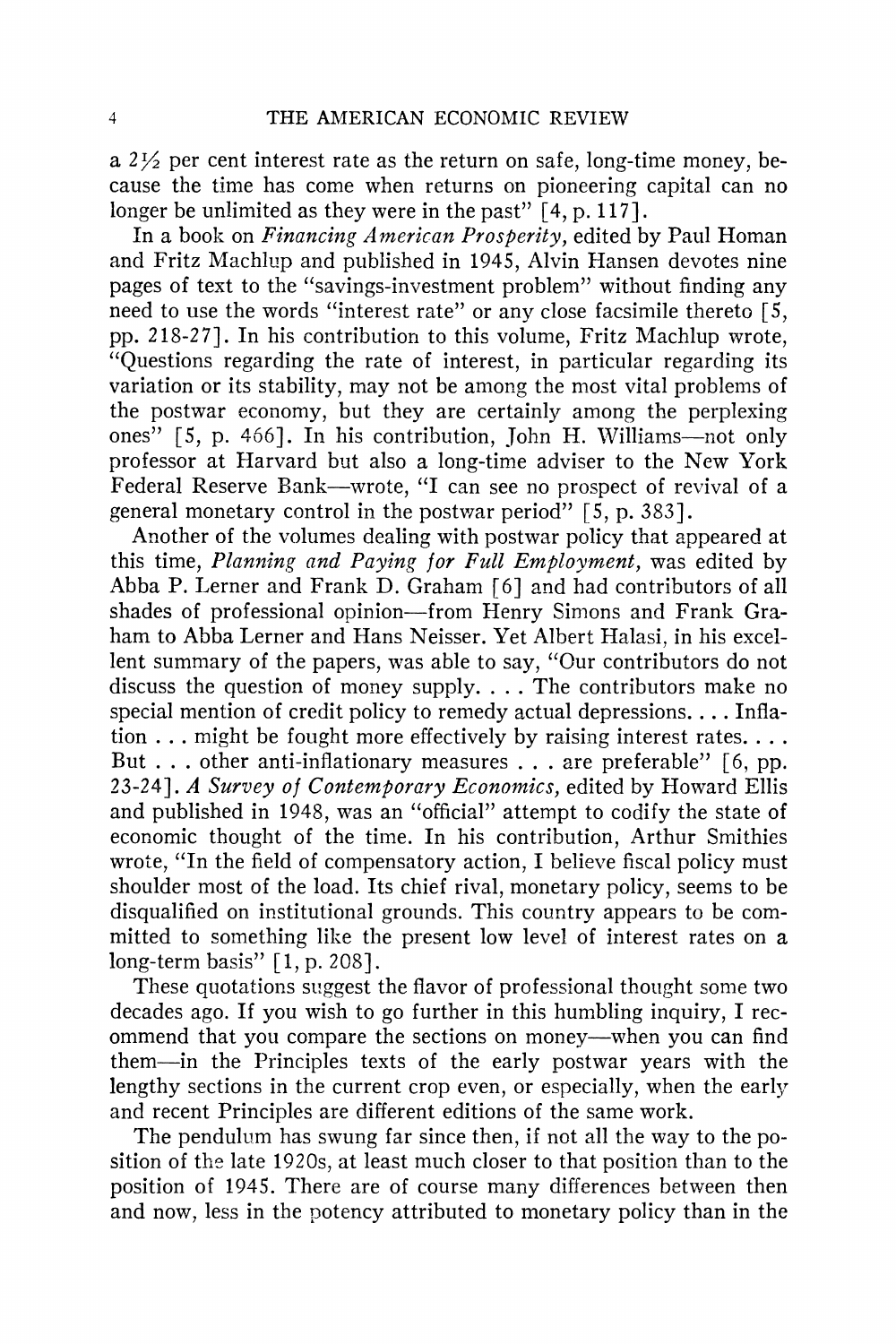**roles assigned to it and the criteria by which the profession believes monetary policy should be guided. Then, the chief roles assigned monetary policy were to promote price stability and to preserve the gold standard; the chief criteria of monetary policy were the state of the "money market," the extent of "speculation" and the movement of gold. Today, primacy is assigned to the promotion of full employment, with the prevention of inflation a continuing but definitely secondary objective. And there is major disagreement about criteria of policy,**  varying from emphasis on money market conditions, interest rates, and **the quantity of money to the belief that the state of employment itself should be the proximate criterion of policy.** 

**I stress nonetheless the similarity between the views that prevailed in the late 'twenties and those that prevail today because I fear that, now as then, the pendulum may well have swung too far, that, now as then, we are in danger of assigning to monetary policy a larger role than it can perform, in danger of asking it to accomplish tasks that it cannot achieve, and, as a result, in danger of preventing it from making the contribution that it is capable of making.** 

**Unaccustomed as I am to denigrating the importance of money, I therefore shall, as my first task, stress what monetary policy cannot do. I shall then try to outline what it can do and how it can best make its contribution, in the present state of our knowledge-or ignorance.** 

## **I. What Monetary Policy Cannot Do**

**From the infinite world of negation, I have selected two limitations of monetary policy to discuss: (1) It cannot peg interest rates for more than very limited periods; (2) It cannot peg the rate of unemployment for more than very limited periods. I select these because the contrary has been or is widely believed, because they correspond to the two main unattainable tasks that are at all likely to be assigned to monetary policy, and because essentially the same theoretical analysis covers both.** 

## **Pegging of Interest Rates**

**History has already persuaded many of you about the first limitation. As noted earlier, the failure of cheap money policies was a major source of the reaction against simple-minded Keynesianism. In the United States, this reaction involved widespread recognition that the wartime and postwar pegging of bond prices was a mistake, that the abandonment of this policy was a desirable and inevitable step, and that it hiad none of the disturbing and disastrous consequences that were so freely predicted at the time.** 

The limitation derives from a much misunderstood feature of the re**lation between money and interest rates. Let the Fed set out to keep**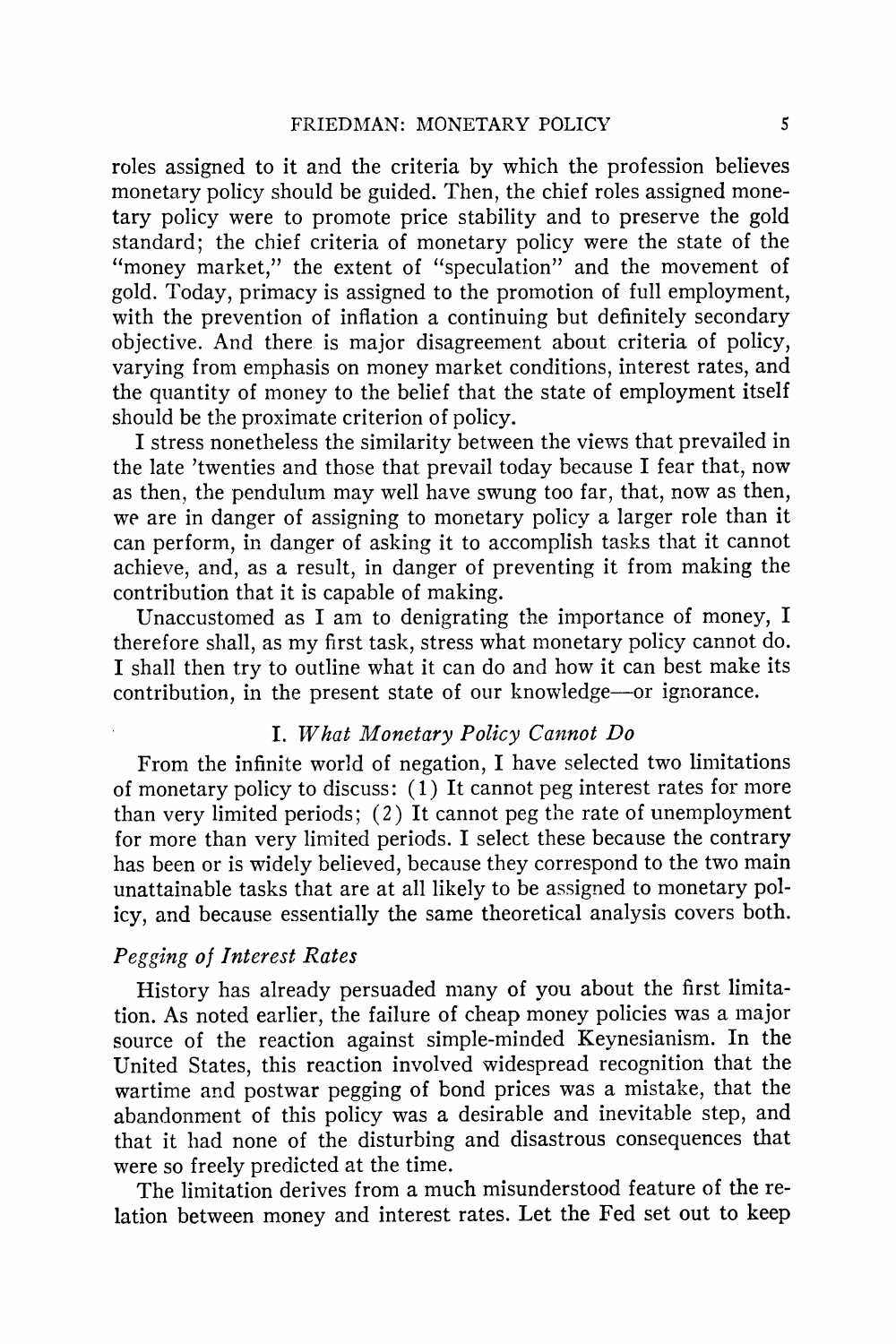**interest rates down. How will it try to do so? By buying securities. This raises their prices and lowers their yields. In the process, it also increases the quantity of reserves available to banks, hence the amount of bank credit, and, ultimately the total quantity of money. That is why central bankers in particular, and the financial community more broadly, generally believe that an increase in the quantity of money tends to lower interest rates. Academic economists accept the same conclusion, but for different reasons. They see, in their mind's eye, a negatively sloping liquidity preference schedule. How can people be induced to hold a larger quantity of money? Only by bidding down interest rates.** 

**Both are right, up to a point. The initial impact of increasing the quantity of money at a faster rate than it has been increasing is to make interest rates lower for a time than they would otherwise have been. But this is only the beginning of the process not the end. The more rapid rate of monetary growth will stimulate spending, both through the impact on investment of lower market interest rates and through the impact on other spending and thereby relative prices of higher cash balances than are desired. But one man's spending is another man's income. Rising income will raise the liquidity preference schedule and the demand for loans; it may also raise prices, which would reduce the real quantity of money. These three effects will reverse the initial downward pressure on interest rates fairly promptly, say, in something less than a year. Together they will tend, after a somewhat longer interval, say, a year or two, to return interest rates to the level they would otherwise have had. Indeed, given the tendency for the economy to overreact, they are highly likely to raise interest rates temporarily beyond that level, setting in motion a cyclical adjustment process.** 

**A fourth effect, when and if it becomes operative, will go even farther, and definitely mean that a higher rate of monetary expansion will correspond to a higher, not lower, level of interest rates than would otherwise have prevailed. Let the higher rate of monetary growth produce rising prices, and let the public come to expect that prices will continue to rise. Borrowers will then be willing to pay and lenders will then demand higher interest rates-as Irving Fisher pointed out decades ago. This price expectation effect is slow to develop and also slow to disappear. Fisher estimated that it took several decades for a full adjustment and more recent work is consistent with his estimates.** 

**These subsequent effects explain why every attempt to keep interest rates at a low level has forced the monetary authority to engage in successively larger and larger open market purchases. They explain why, historically, high and rising nominal interest rates have been associated**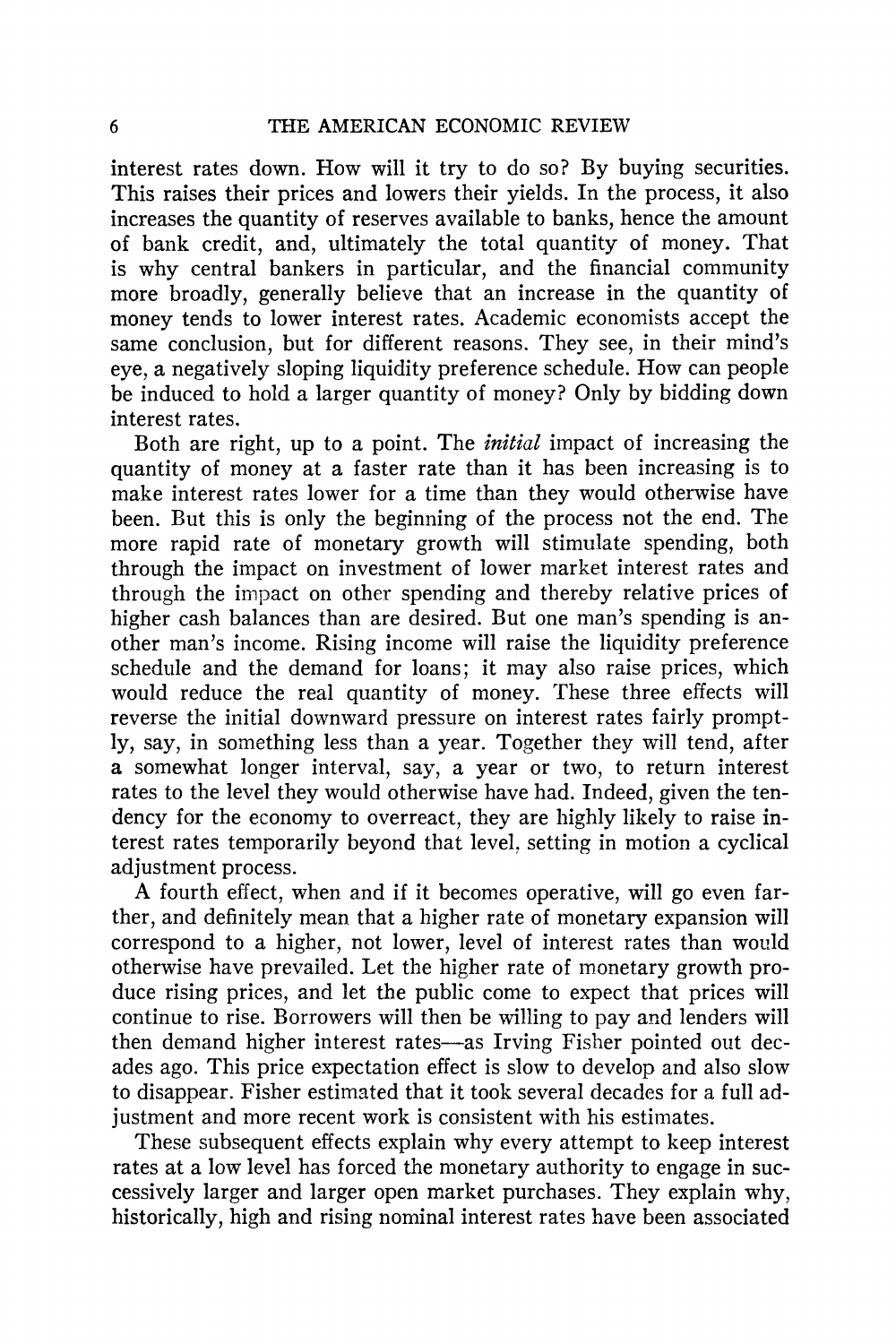**with rapid growth in the quantity of money, as in Brazil or Chile or in the United States in recent years, and why low and falling interest rates have been associated with slow growth in the quantity of money, as in Switzerland now or in the United States from 1929 to 1933. As an empirical matter, low interest rates are a sign that monetary policy has**  been tight—in the sense that the quantity of money has grown slowly; **high interest rates are a sign that monetary policy has been easy-in the sense that the quantity of money has grown rapidly. The broadest facts of experience run in precisely the opposite direction from that which the financial community and academic economists have all generally taken for granted.** 

**Paradoxically, the monetary authority could assure low nominal rates of interest-but to do so it would have to start out in what seems like the opposite direction, by engaging in a deflationary monetary policy. Similarly, it could assure high nominal interest rates by engaging in an inflationary policy and accepting a temporary movement in interest rates in the opposite direction.** 

**These considerations not only explain why monetary policy cannot peg interest rates; they also explain why interest rates are such a misleading indicator of whether monetary policy is "tight" or "easy." For that, it is far better to look at the rate of change of the quantity of**  money.<sup>2</sup>

### **Employment as a Criterion of Policy**

**The second limitation I wish to discuss goes more against the grain of current thinking. Monetary growth, it is widely held, will tend to stimulate employment; monetary contraction, to retard employment. Why, then, cannot the monetary authority adopt a target for employ**ment or unemployment-say, 3 per cent unemployment; be tight when **unemployment is less than the target; be easy when unemployment is higher than the target; and in this way peg unemployment at, say, 3 per cent? The reason it cannot is precisely the same as for interest**  rates—the difference between the immediate and the delayed conse**quences of such a policy.** 

**Tlhanks to Wicksell, we are all acquainted with the concept of a "natural" rate of interest and the possibility of a discrepancy between the "natural" and the "market" rate. The preceding analysis of interest**  rates can be translated fairly directly into Wicksellian terms. The mon**etary authority can make the market rate less than the natural rate** 

**<sup>2</sup>This is partly an empirical not theoretical judgment. In principle, "tightness" or "ease" depends on the rate of change of the quantity of money supplied compared to the rate of change of the quantity demanded excluding effects on demand from monetary policy itself. However, empirically demand is highly stable, if we exclude the effect of monetary policy, so it is generally sufficient to look at supply alone.**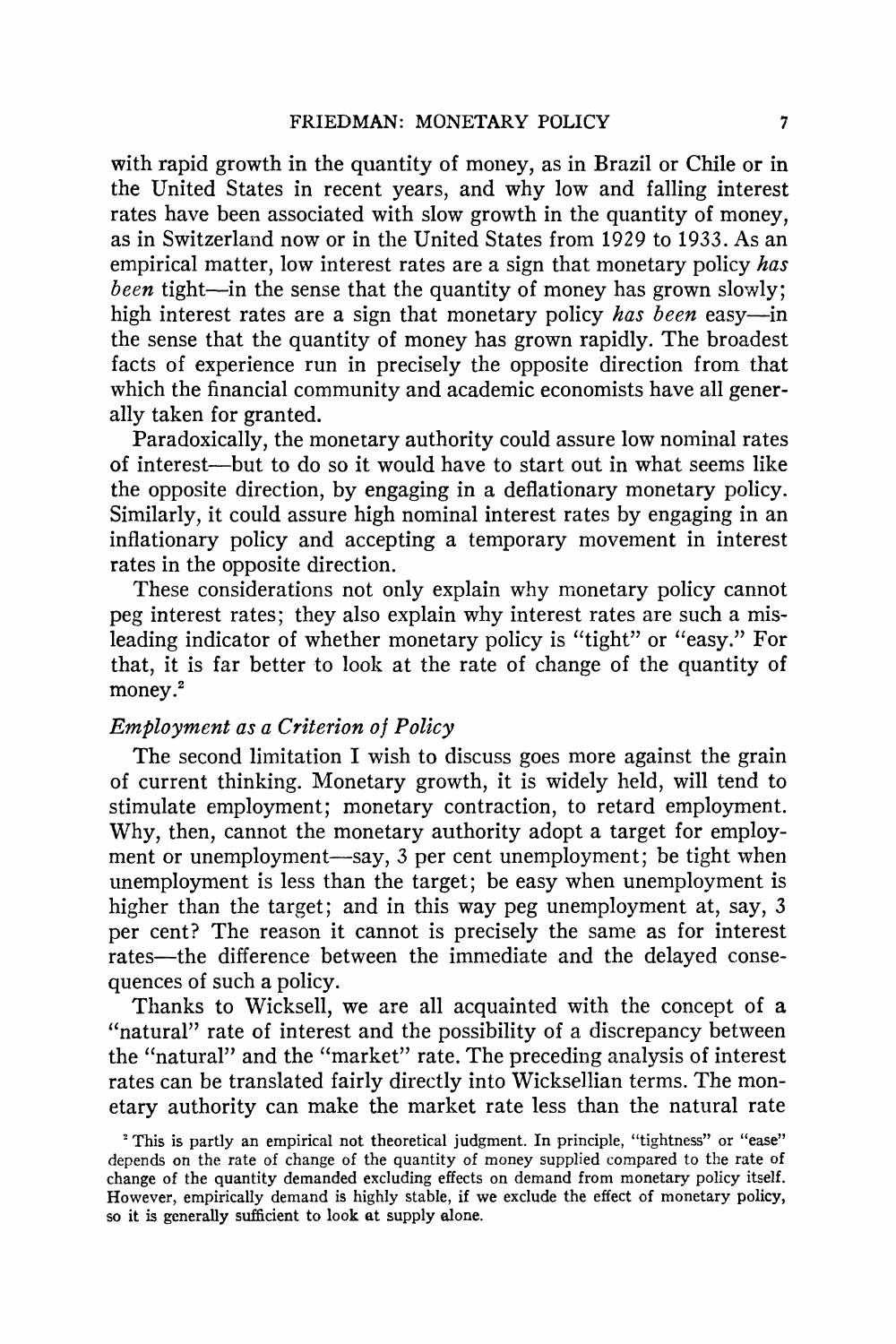**only by inflation. It can mnake the market rate higher than the natural rate only by deflation. We have added only one wrinkle to Wicksellthe Irving Fisher distinction between the nominal and the real rate of interest. Let the monetary authority keep the nominal market rate for a time below the natural rate by inflation. That in turn will raise the nominal natural rate itself, once anticipations of inflation become widespread, thus requiring still more rapid inflation to hold down the market rate. Similarly, because of the Fisher effect, it will require not merely deflation but more and more rapid deflation to hold the market rate above the initial "natural" rate.** 

**This analysis has its close counterpart in the employment market. At any moment of time, there is some level of unemployment which has the property that it is consistent with equilibrium in the structure of real wage rates. At that level of unemployment, real wage rates are tending on the average to rise at a "normal" secular rate, i.e., at a rate that can be indefinitely maintained so long as capital formation, technological improvements, etc., remain on their long-run trends. A lower level of unemployment is an indication that there is an excess demand for labor that will produce upward pressure on real wage rates. A higher level of unemployment is an indication that there is an excess supply of labor that will produce downward pressure on real wage rates. The "natural rate of unemployment," in other words, is the level that would be ground out by the Walrasian system of general equilibrium equations, provided there is imbedded in them the actual structural characteristics of the labor and commodity markets, including market imperfections, stochastic variability in demands and supplies, the cost of gathering information about job vacancies and labor availabilities, the costs of mobility, and so on.'** 

**You will recognize the close similarity between this statement and the celebrated Phillips Curve. The similarity is not coincidental. Phillips' analysis of the relation between unemployment and wage change is deservedly celebrated as an important and original contribution. But,**  unfortunately, it contains a basic defect—the failure to distinguish be**tween nominal wages and real wages-just as Wicksell's analysis failed to distinguish between nominal interest rates and real interest rates. Implicitly, Phillips wrote his article for a world in which everyone anticipated that nominal prices would be stable and in which that anticipation remained unshaken and immutable whatever happened to actual prices and wages. Suppose, by contrast, that everyone anticipates that**  prices will rise at a rate of more than 75 per cent a year-as, for exam-

<sup>&</sup>lt;sup>3</sup> It is perhaps worth noting that this "natural" rate need not correspond to equality **between the number unemployed and the number of job vacancies. For any given structure**  of the labor market, there will be some equilibrium relation between these two magnitudes, **but there is no reason why it should be one of equality.**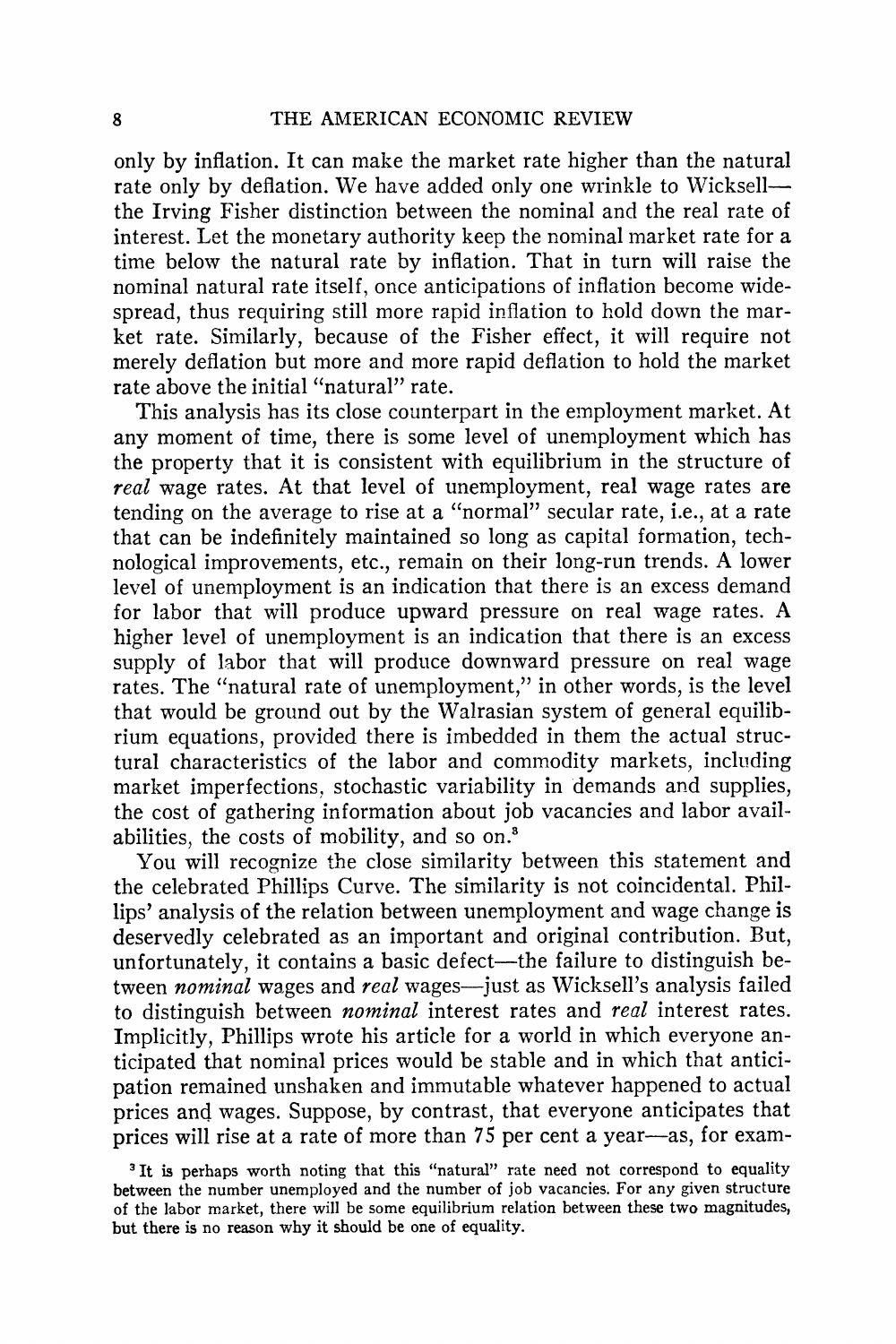**ple, Brazilians did a few years ago. Then wages must rise at that rate simply to keep real wages unchanged. An excess supply of labor will be reflected in a less rapid rise in nominal wages than in anticipated prices,4 not in an absolute decline in wages. When Brazil embarked on a policy to bring down the rate of price rise, and succeeded in bringing the price rise down to about 45 per cent a year, there was a sharp initial rise in unemployment because under the influence of earlier anticipations, wages kept rising at a pace that was higher than the new rate of price rise, though lower than earlier. This is the result experienced, and to be expected, of all attempts to reduce the rate of inflation below that widely anticipated.5** 

**To avoid misunderstanding, let me emphasize that by using the term "natural" rate of unemployment, I do not mean to suggest that it is immutable and unchangeable. On the contrary, many of the market characteristics that determine its level are man-made and policy-made. In the United States, for example, legal minimum wage rates, the Walsh-Healy and Davis-Bacon Acts, and the strength of labor unions all make the natural rate of unemployment higher than it would otherwise be. Improvements in employment exchanges, in availability of information about job vacancies and labor supply, and so on, would tend to lower the natural rate of unemployment. I use the term "natural" for the**  same reason Wicksell did—to try to separate the real forces from mon**etary forces.** 

**Let us assume that the monetary authority tries to peg the "market" rate of unemployment at a level below the "natural" rate. For definiteness, suppose that it takes 3 per cent as the target rate and that the**  "natural" rate is higher than 3 per cent. Suppose also that we start out **at a time when prices have been stable and when unemployment is higher than 3 per cent. Accordingly, the authority increases the rate of monetary growth. This will be expansionary. By making nominal cash** 

**4 Strictly speaking, the rise in nominal wages will be less rapid than the rise in anticipated nominal wages to make allowance for any secular changes in real wages.** 

**'Stated in terms of the rate of change of nominal wages, the Phillips Curve can be expected to be reasonably stable and well defined for any period for which the average rate of change of prices, and hence the anticipated rate, has been relatively stable. For such periods, nominal wages and "real" wages move together. Curves computed for different periods or different countries for each of which this condition has been satisfied will differ in level, the level of the curve depending on what the average rate of price change was. The higher the average rate of price change, the higher will tend to be the level of the curve. For periods or countries for which the rate of change of prices varies considerably, the Phillips Curve will not be well defined. My impression is that these statements accord reasonably well with the experience of the economists who have explored empirical Phillips Curves.** 

**Restate Phillips' analysis in terms of the rate of change of real wages-and even more precisely, anticipated real wages-and it all falls into place. That is why students of empirical Phillips Curves have found that it helps to include the rate of change of the price level as an independent variable.**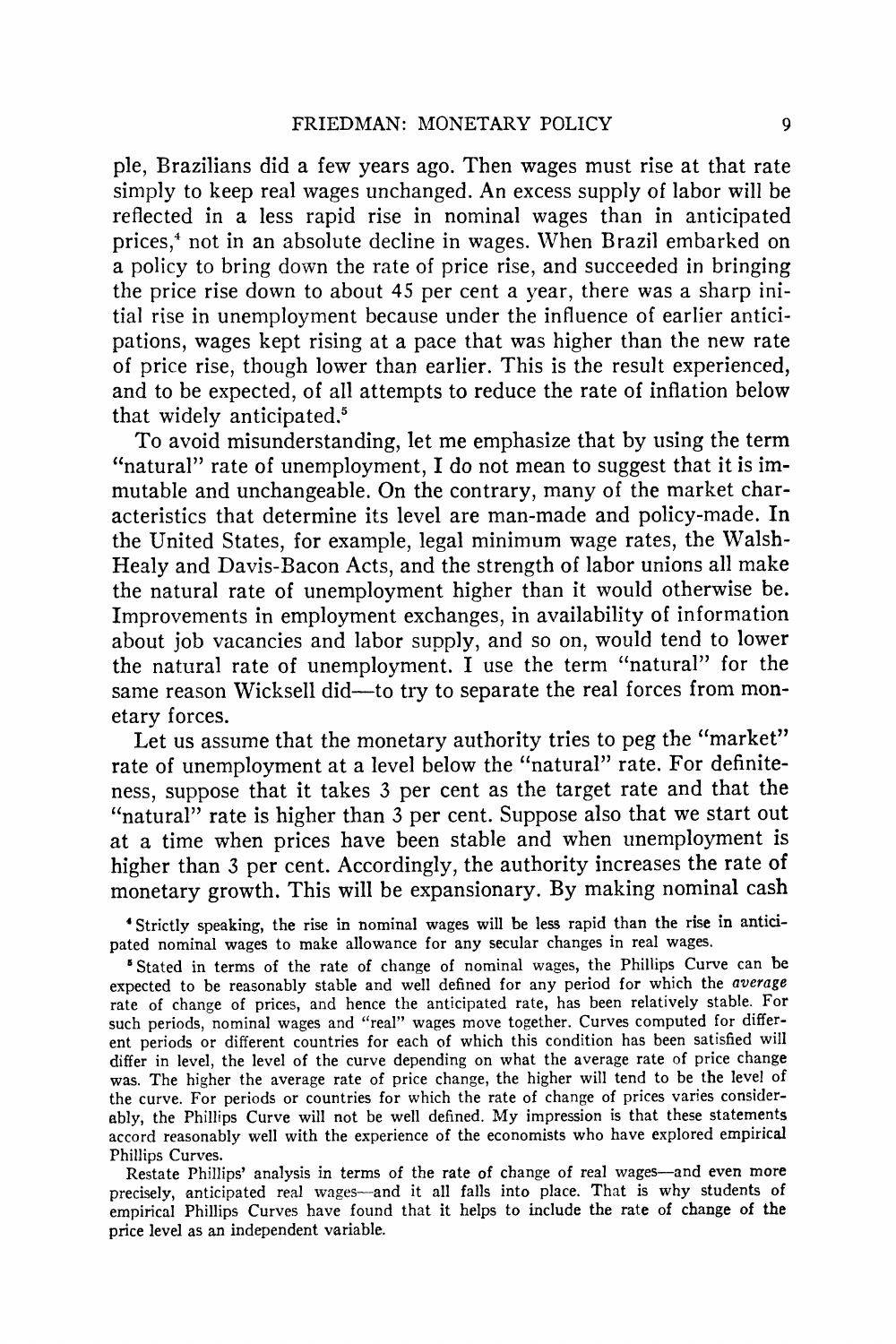**balances higher than people desire, it will tend initially to lower interest rates and in this and other ways to stimulate spending. Income and spending will start to rise.** 

**To begin with, much or most of the rise in income will take the form of an increase in output and employment rather than in prices. People have been expecting prices to be stable, and prices and wages have been set for some time in the future on that basis. It takes time for people to adjust to a new state of demand. Producers will tend to react to the initial expansion in aggregate demand by increasing output, employees by working longer hours, and the unemployed, by taking jobs now offered at former nominal wages. This much is pretty standard doctrine.** 

**But it describes only the initial effects. Because selling prices of products typically respond to an unanticipated rise in nominal demand faster than prices of factors of production, real wages received have gone down-though real wages anticipated by employees went up, since employees implicitly evaluated the wages offered at the earlier price level. Indeed, the simultaneous fall ex post in real wages to employers and rise ex ante in real wages to employees is what enabled employment to increase. But the decline ex post in real wages will soon come to affect anticipations. Employees will start to reckon on rising prices of the things they buy and to demand higher nominal wages for the future. "Market" unemployment is below the "natural" level. There is an excess demand for labor so real wages will tend to rise toward their initial level.** 

**Even though the higher rate of monetary growth continues, the rise in real wages will reverse the decline in unemployment, and then lead to a rise, which will tend to return unemployment to its former level. In order to keep unemployment at its target level of 3 per cent, the monetary authority would have to raise monetary growth still more. As in the interest rate case, the "market" rate can be kept below the "natu**ral" rate only by inflation. And, as in the interest rate case, too, only by accelerating inflation. Conversely, let the monetary authority choose a **target rate of unemployment that is above the natural rate, and they will be led to produce a deflation, and an accelerating deflation at that.** 

**What if the monetary authority chose the "natural" rate-either of interest or unemployment-as its target? One problem is that it cannot know what the "natural" rate is. Unfortunately, we have as yet devised no method to estimate accurately and readily the natural rate of either interest or unemployment. And the "natural" rate will itself change from time to time. But the basic problem is that even if the monetary authority knew the "natural" rate, and attempted to peg the market rate at that level, it would not be led to a determinate policy. The "market" rate will vary from the natural rate for all sorts of reasons other than monetary policy. If the monetary authority responds to**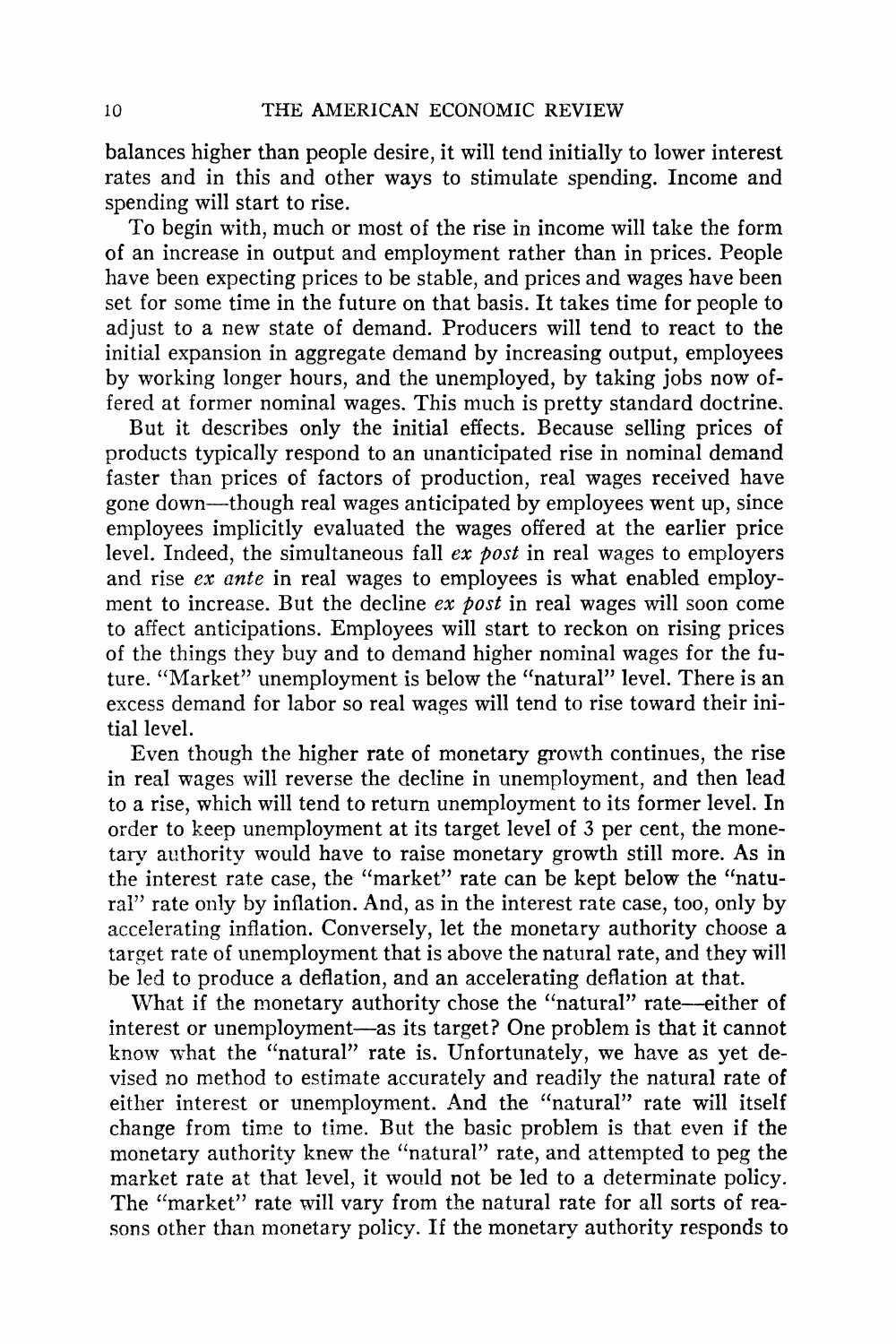**these variations, it will set in train longer term effects that will make any monetary growth path it follows ultimately consistent with the rule of policy. The actual course of monetary growth will be analogous to a random walk, buffeted this way and that by the forces that produce temporary departures of the market rate from the natural rate.** 

**To state this conclusion differently, there is always a temporary trade-off between inflation and unemployment; there is no permanent trade-off. The temporary trade-off comes not from inflation per se, but from unanticipated inflation, which generally means, from a rising rate**  of inflation. The widespread belief that there is a permanent trade-off **is a sophisticated version of the confusion between "high" and "rising" that we all recognize in simpler forms. A rising rate of inflation may reduce unemployment, a high rate will not.** 

**But how long, you will say, is "temporary"? For interest rates, we have some systematic evidence on how long each of the several effects takes to work itself out. For unemployment, we do not. I can at most venture a personal judgment, based on some examination of the historical evidence, that the initial effects of a higher and unanticipated rate of inflation last for something like two to five years; that this initial effect then begins to be reversed; and that a full adjustment to the new rate of inflation takes about as long for employment as for interest rates, say, a couple of decades. For both interest rates and employment, let me add a qualification. These estimates are for changes in the rate of inflation of the order of magnitude that has been experienced in the United States. For much more sizable changes, such as those experienced in South American countries, the whole adjustment process is greatly speeded up.** 

**To state the general conclusion still differently, the monetary authority controls nominal quantities-directly, the quantity of its own liabilities. In principle, it can use this control to peg a nominal quantity-an exchange rate, the price level, the nominal level of national income, the**  quantity of money by one or another definition----or to peg the rate of **change in a nominal quantity-the rate of inflation or deflation, the rate of growth or decline in nominal national income, the rate of growth of the quantity of money. It cannot use its control over nominal quanti**ties to peg a real quantity—the real rate of interest, the rate of unem**ployment, the level of real national income, the real quantity of money, the rate of growth of real national income, or the rate of growth of the real quantity of money.** 

## **II. What Monetary Policy Can Do**

**Monetary policy cannot peg these real magnitudes at predetermined levels. But monetary policy can and does have important effects on these real magnitudes. The one is in no way inconsistent with the other.**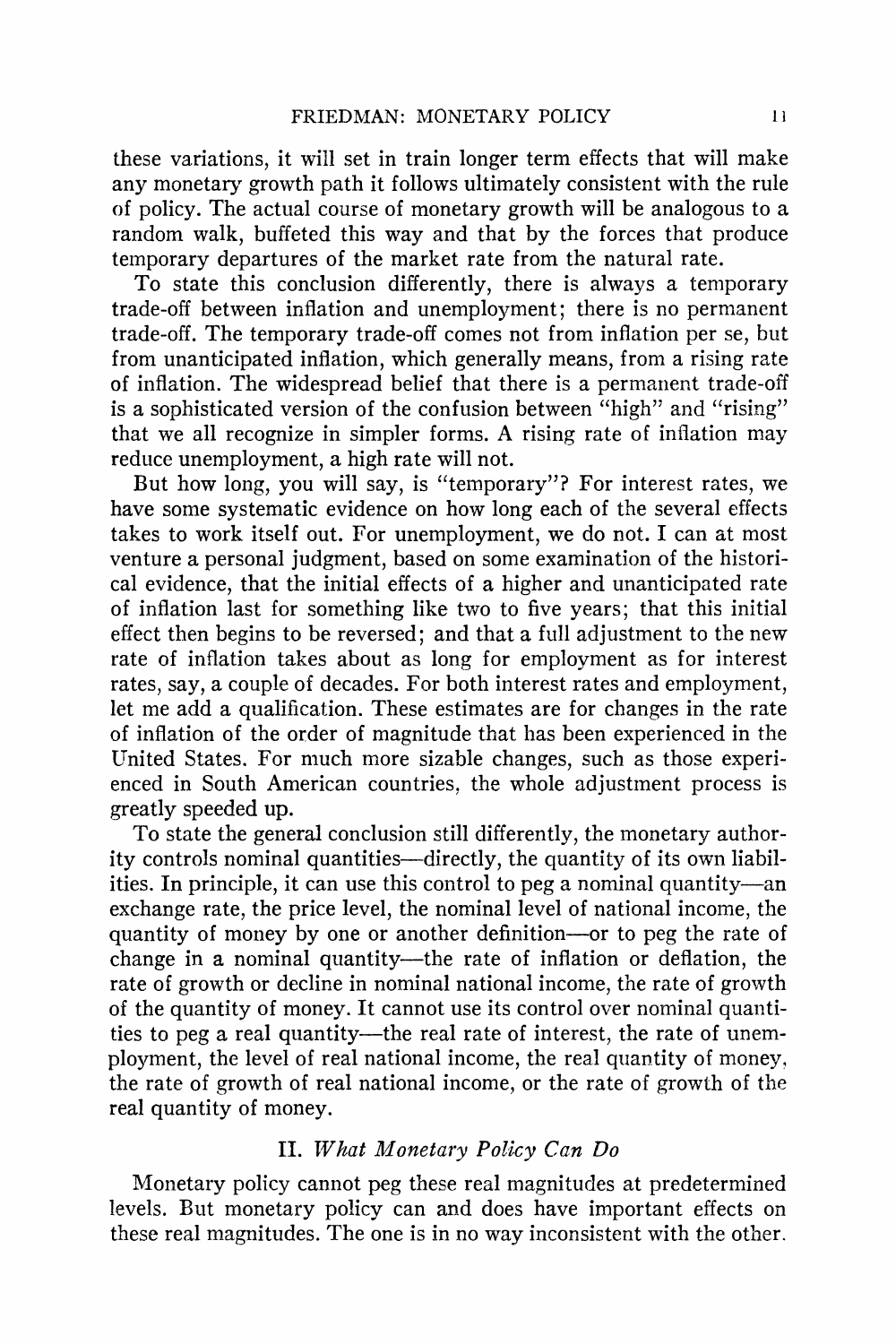**My own studies of monetary history have made me extremely sympathetic to the oft-quoted, much reviled, and as widely misunderstood, comment by John Stuart Mill. "There cannot . .. ," he wrote, "be intrinsically a more insignificant thing, in the economy of society, than money; except in the character of a contrivance for sparing time and labour. It is a machine for doing quickly and commodiously, what would be done, though less quickly and commodiously, without it: and like many other kinds of machinery, it only exerts a distinct and independent influence of its own when it gets out of order" [7, p. 488].** 

**True, money is only a machine, but it is an extraordinarily efficient machine. Without it, we could not have begun to attain the astounding growth in output and level of living we have experienced in the past two centuries-any more than we could have done so without those other marvelous machines that dot our countryside and enable us, for the most part, simply to do more efficiently what could be done without them at much greater cost in labor.** 

**But money has one feature that these other machines do not share. Because it is so pervasive, when it gets out of order, it throws a monkey wrench into the operation of all the other machines. The Great Contraction is the most dramatic example but not the only one. Every other major contraction in this country has been either produced by monetary disorder or greatly exacerbated by monetary disorder. Every major inflation has been produced by monetary expansion-mostly to meet the overriding demands of war which have forced the creation of money to supplement explicit taxation.** 

**The first and most important lesson that history teaches about what**  monetary policy can do—and it is a lesson of the most profound impor**tance-is that monetary policy can prevent money itself from being a major source of economic disturbance. This sounds like a negative proposition: avoid major mistakes. In part it is. The Great Contraction might not have occurred at all, and if it had, it would have been far less severe, if the monetary authority had avoided mistakes, or if the monetary arrangements had been those of an earlier time when there was no central authority with the power to make the kinds of mistakes that the Federal Reserve System made. The past few years, to come closer to home, would have been steadier and more productive of economic wellbeing if the Federal Reserve had avoided drastic and erratic changes of direction, first expanding the money supply at an unduly rapid pace, then, in early 1966, stepping on the brake too hard, then, at the end of 1966, reversing itself and resuming expansion until at least November, 1967, at a more rapid pace than can long be maintained without appreciable inflation.** 

**Even if the proposition that monetary policy can prevent money it-**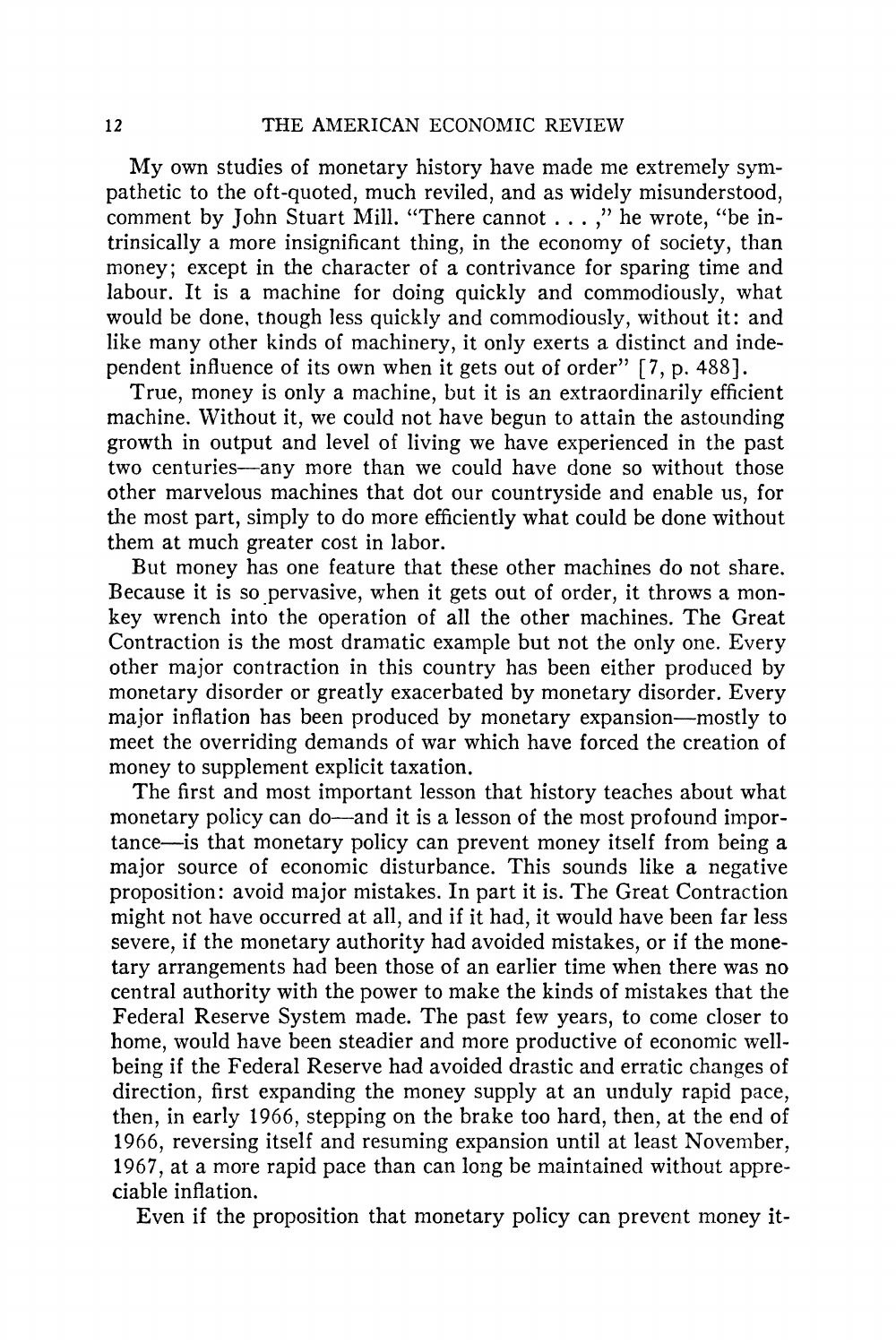**self from being a major source of economic disturbance were a wholly negative proposition, it would be none the less important for that. As it happens, however, it is not a wholly negative proposition. The monetary machine has gotten out of order even when there has been no central authority with anything like the power now possessed by the Fed. In the United States, the 1907 episode and earlier banking panics are examples of how the monetary machine can get out of order largely on its own. There is therefore a positive and important task for the mone**tary authority—to suggest improvements in the machine that will re**duce the chances that it will get out of order, and to use its own powers so as to keep the machine in good working order.** 

**A second thing monetary policy can do is provide a stable background for the economy-keep the machine well oiled, to continue Mill's analogy. Accomplishing the first task will contribute to this objective, but there is more to it than that. Our economic system will work best when producers and consumers, employers and employees, can proceed with full confidence that the average level of prices will behave in a known way in the future-preferably that it will be highly stable. Under any conceivable institutional arrangements, and certainly under those that now prevail in the United States, there is only a limited amount of flexibility in prices and wages. We need to conserve this flexibility to achieve changes in relative prices and wages that are required to adjust to dynamic changes in tastes and technology. We should not dissipate it simply to achieve changes in the absolute level of prices that serve no economic function.** 

**In an earlier era, the gold standard was relied on to provide confidence in future monetary stability. In its heyday it served that function reasonably well. It clearly no longer does, since there is scarce a country in the world that is prepared to let the gold standard reign unchecked-and there are persuasive reasons why countries should not do so. The monetary authority could operate as a surrogate for the gold standard, if it pegged exchange rates and did so exclusively by altering the quantity of money in response to balance of payment flows without "sterilizing" surpluses or deficits and without resorting to open or concealed exchange control or to changes in tariffs and quotas. But again, though many central bankers talk this way, few are in fact willing to follow this course-and again there are persuasive reasons why they should not do so. Such a policy would submit each country to the vagaries not of an impersonal and automatic gold standard but of the policies-deliberate or accidental-of other monetary authorities.** 

**In today's world, if monetary policy is to provide a stable background for the economy it must do so by deliberately employing its powers to that end. I shall come later to how it can do so.**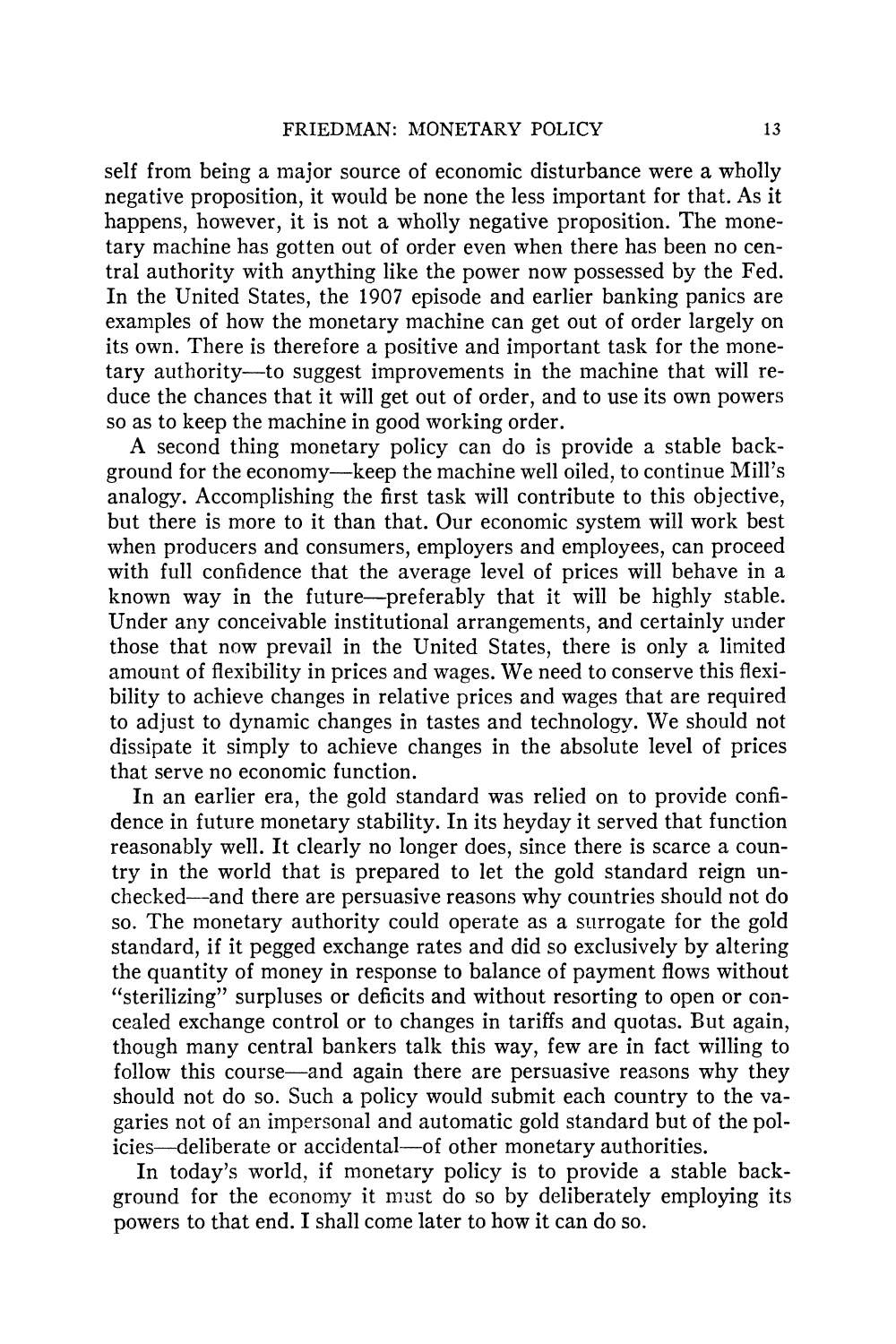**Finally, monetary policy can contribute to offsetting major distur**bances in the economic system arising from other sources. If there is an **independent secular exhilaration-as the postwar expansion was described by the proponents of secular stagnation-monetary policy can in principle help to hold it in check by a slower rate of monetary growth than would otherwise be desirable. If, as now, an explosive federal budget threatens unprecedented deficits, monetary policy can hold any inflationary dangers in check by a slower rate of monetary growth than would otherwise be desirable. This will temporarily mean higher interest rates than would otherwise prevail-to enable the government to borrow the sums needed to finance the deficit-but by preventing the speeding up of inflation, it may well mean both lower prices and lower nominal interest rates for the long pull. If the end of a substantial war offers the country an opportunity to shift resources from wartime to peacetime production, monetary policy can ease the transition by a higher rate of monetary growth than would otherwise be desirablethough experience is not very encouraging that it can do so without going too far.** 

**I have put this point last, and stated it in qualified terms-as referring to major disturbances-because I believe that the potentiality of monetary policy in offsetting other forces making for instability is far more limited than is commonly believed. We simply do not know enough to be able to recognize minor disturbances when they occur or to be able to predict either what their effects will be with any precision or what monetary policy is required to offset their effects. We do not know enough to be able to achieve stated objectives by delicate, or even fairly coarse, changes in the mix of monetary and fiscal policy. In this area particularly the best is likely to be the enemy of the good. Experience suggests that the path of wisdom is to use monetary policy explicitly to offset other disturbances only when they offer a "clear and present danger."** 

## **III. How Should Monetary Policy Be Conducted?**

**How should monetary policy be conducted to make the contribution to our goals that it is capable of making? This is clearly not the occasion for presenting a detailed "Program for Monetary Stability"-to use the title of a book in which I tried to do so [3]. I shall restrict myself here to two major requirements for monetary policy that follow fairly directly from the preceding discussion.** 

The first requirement is that the monetary authority should guide it**self by magnitudes that it can control, not by ones that it cannot control. If, as the authority has often done, it takes interest rates or the current unemployment percentage as the immediate criterion of policy,**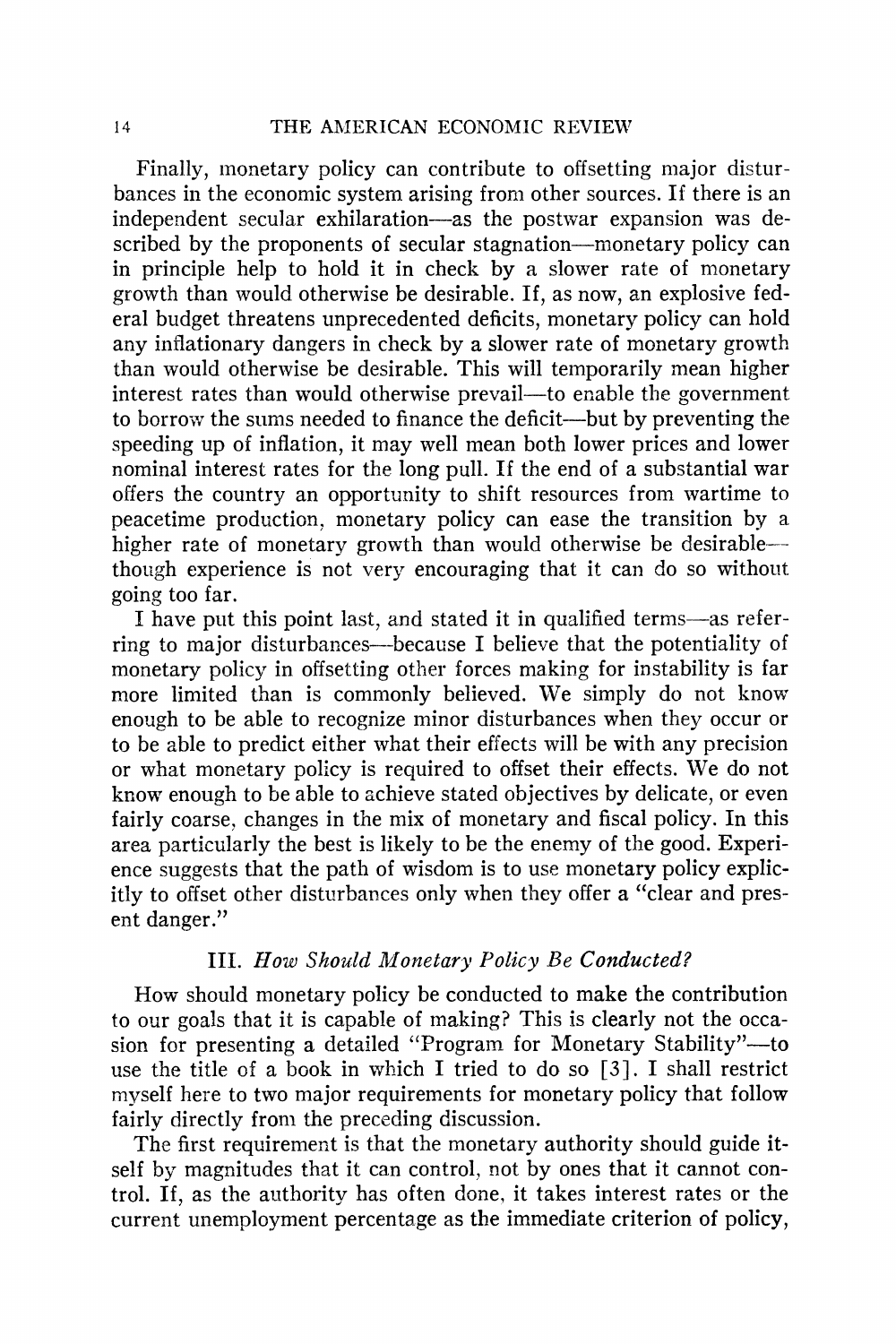**it will be like a space vehicle that has taken a fix on the wrong star. No matter how sensitive and sophisticated its guiding apparatus, the space vehicle will go astray. And so will the monetary authority. Of the various alternative magnitudes that it can control, the most appealing guides for policy are exchange rates, the price level as defined by some index, and the quantity of a monetary total-currency plus adjusted demand deposits, or this total plus commercial bank time deposits, or a still broader total.** 

**For the United States in particular, exchange rates are an undesirable guide. It might be worth requiring the bulk of the economy to adjust to the tiny percentage consisting of foreign trade if that would guarantee freedom from monetary irresponsibility-as it might under a real gold standard. But it is hardly worth doing so simply to adapt to the average of whatever policies monetary authorities in the rest of the world adopt. Far better to let the market, through floating exchange rates, adjust to world conditions the 5 per cent or so of our resources devoted to international trade while reserving monetary policy to promote the effective use of the 95 per cent.** 

**Of the three guides listed, the price level is clearly the most important in its own right. Other things the same, it would be much the best of the alternatives-as so many distinguished economists have urged in the past. But other things are not the same. The link between the policy actions of the monetary authority and the price level, while unquestionably present, is more indirect than the link between the policy actions of the authority and any of the several monetary totals. Moreover, monetary action takes a longer time to affect the price level than to affect the monetary totals and both the time lag and the magnitude of effect vary with circumstances. As a result, we cannot predict at all accurately just what effect a particular monetary action will have on the price level and, equally important, just when it will have that effect. Attempting to control directly the price level is therefore likely to make monetary policy itself a source of economic disturbance because of false stops and starts. Perhaps, as our understanding of monetary phenomena advances, the situation will change. But at the present stage of our understanding, the long way around seems the surer way to our objective. Accordingly, I believe that a monetary total is the best cur**rently available immediate guide or criterion for monetary policy—and **I believe that it matters much less which particular total is chosen than that one be chosen.** 

**A second requirement for monetary policy is that the monetary authority avoid sharp swings in policy. In the past, monetary authorities have on occasion moved in the wrong direction-as in the episode of the Great Contraction that I have stressed. More frequently, they have**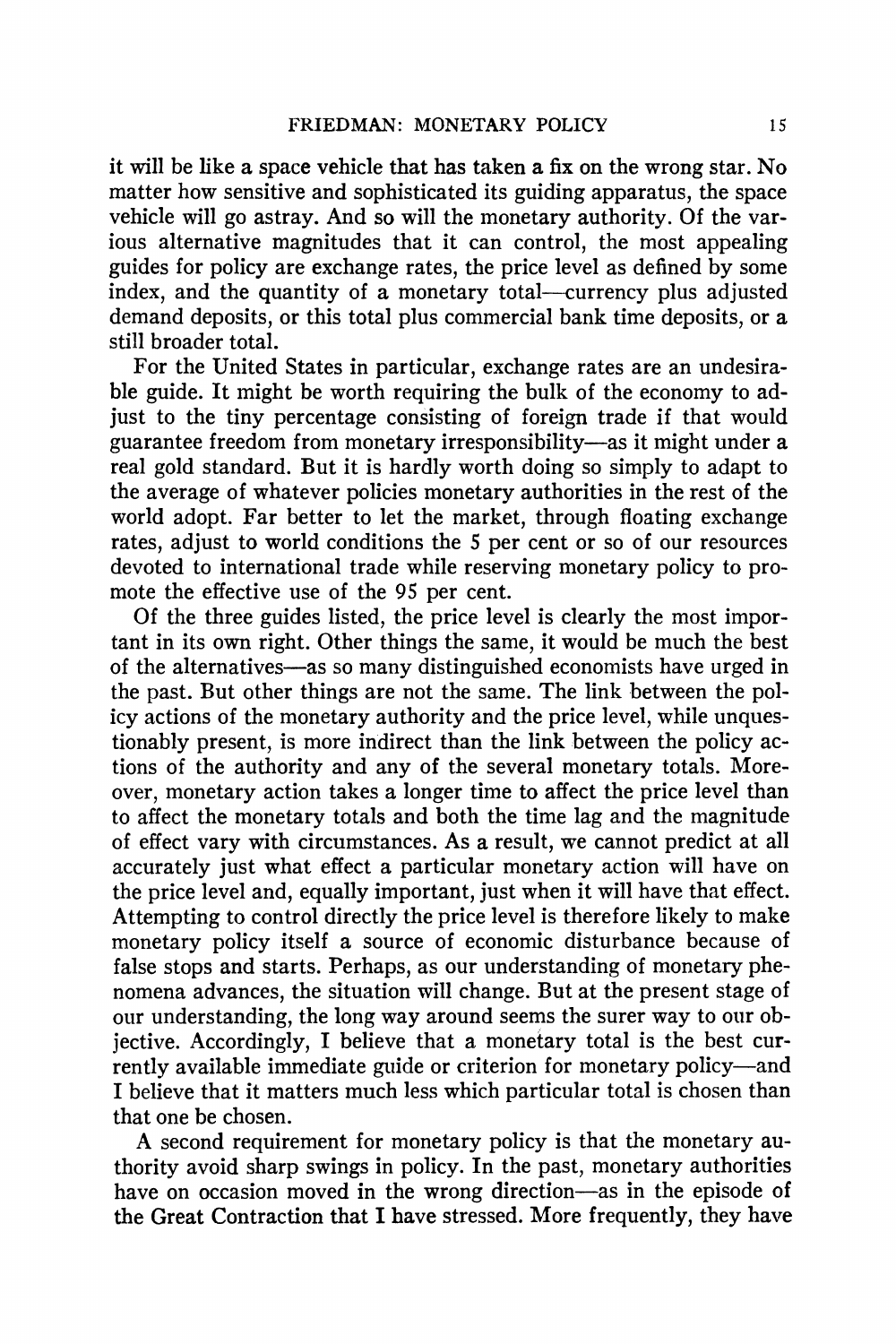**moved in the right direction, albeit often too late, but have erred by moving too far. Too late and too much has been the general practice. For example, in early 1966, it was the right policy for the Federal Reserve to move in a less expansionary direction-though it should have done so at least a year earlier. But when it moved, it went too far, producing the sharpest change in the rate of monetary growth of the postwar era. Again, having gone too far, it was the right policy for the Fed to reverse course at the end of 1966. But again it went too far, not only restoring but exceeding the earlier excessive rate of monetary growth. And this episode is no exception. Time and again this has been the course followed-as in 1919 and 1920, in 1937 and 1938, in 1953 and 1954, in 1959 and 1960.** 

**The reason for the propensity to overreact seems clear: the failure of monetary authorities to allow for the delay between their actions and the subsequent effects on the economy. They tend to determine their actions by today's conditions-but their actions will affect the economy only six or nine or twelve or fifteen months later. Hence they feel impelled to step on the brake, or the accelerator, as the case may be, too hard.** 

**My own prescription is still that the monetary authority go all the way in avoiding such swings by adopting publicly the policy of achieving a steady rate of growth in a specified monetary total. The precise rate of growth, like the precise monetary total, is less important than the adoption of some stated and known rate. I myself have argued for a rate that would on the average achieve rough stability in the level of prices of final products, which I have estimated would call for something like a 3 to 5 per cent per year rate of growth in currency plus all commercial bank deposits or a slightly lower rate of growth in currency plus demand deposits only.6 But it would be better to have a fixed rate that would on the average produce moderate inflation or moderate deflation, provided it was steady, than to suffer the wide and erratic perturbations we have experienced.** 

**Short of the adoption of such a publicly stated policy of a steady rate of monetary growth, it would constitute a major improvement if the monetary authority followed the self-denying ordinance of avoiding wide swings. It is a matter of record that periods of relative stability in the rate of monetary growth have also been periods of relative stability in economic activity, both in the United States and other countries. Periods of wide swings in the rate of monetary growth have also been periods of wide swings in economic activity.** 

**<sup>a</sup>In an as yet unpublished article on "The Optimum Quantity of Money," I conclude that a still lower rate of growth, something like 2 per cent for the broader definition, might be better yet in order to eliminate or reduce the difference between private and total costs of adding to real balances.**